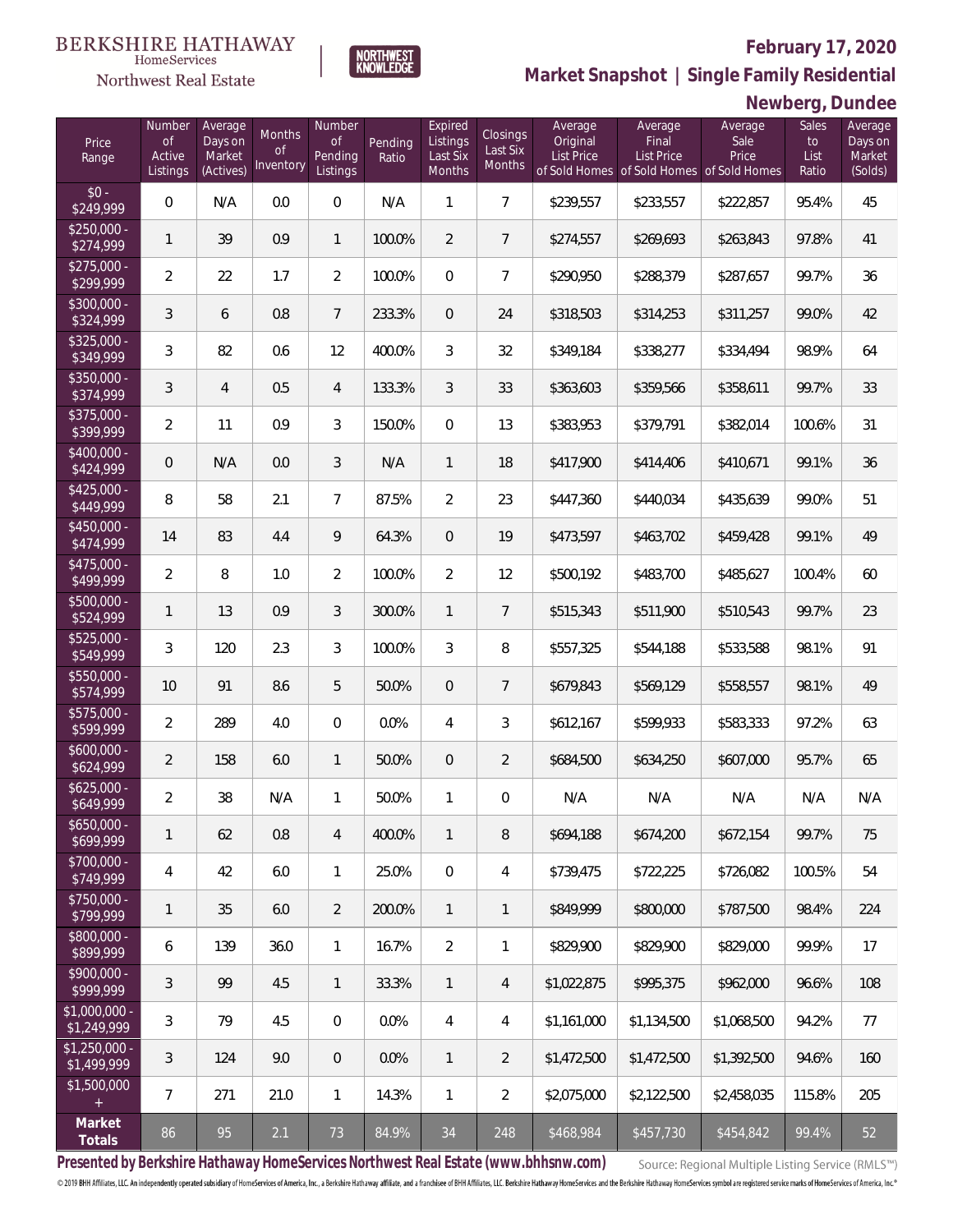# **February 17, 2020**



**NORTHWEST**<br>KNOWLEDGE

**Market Snapshot | Single Family Residential**

### **McMinnville**

| Price<br>Range            | Number<br><b>of</b><br>Active<br>Listings | Average<br>Days on<br>Market<br>(Actives) | Months<br>Οf<br>Inventory | Number<br>of<br>Pending<br>Listings | Pending<br>Ratio | Expired<br>Listings<br>Last Six<br>Months | Closings<br>Last Six<br>Months | Average<br>Original<br><b>List Price</b> | Average<br>Final<br><b>List Price</b> | Average<br>Sale<br>Price<br>of Sold Homes of Sold Homes of Sold Homes | Sales<br>to<br>List<br>Ratio | Average<br>Days on<br>Market<br>(Solds) |
|---------------------------|-------------------------------------------|-------------------------------------------|---------------------------|-------------------------------------|------------------|-------------------------------------------|--------------------------------|------------------------------------------|---------------------------------------|-----------------------------------------------------------------------|------------------------------|-----------------------------------------|
| $$0 -$<br>\$224,999       | $\overline{2}$                            | 89                                        | 1.5                       | 3                                   | 150.0%           | $\mathbf{1}$                              | 8                              | \$219,150                                | \$205,637                             | \$189,763                                                             | 92.3%                        | 63                                      |
| $$225,000 -$<br>\$249,999 | $\mathbf{1}$                              | 10                                        | 0.7                       | 4                                   | 400.0%           | $\overline{0}$                            | 9                              | \$250,894                                | \$238,717                             | \$238,333                                                             | 99.8%                        | 48                                      |
| $$250,000 -$<br>\$274,999 | $\mathbf{1}$                              | 23                                        | 0.7                       | $\overline{0}$                      | 0.0%             | $\overline{0}$                            | 9                              | \$274,467                                | \$270,589                             | \$265,211                                                             | 98.0%                        | 35                                      |
| $$275,000 -$<br>\$299,999 | $\overline{2}$                            | 20                                        | 0.4                       | 9                                   | 450.0%           | $\overline{0}$                            | 30                             | \$295,177                                | \$290,843                             | \$290,929                                                             | 100.0%                       | 29                                      |
| $$300,000 -$<br>\$324,999 | $\mathfrak{Z}$                            | 12                                        | 0.5                       | 5                                   | 166.7%           | 6                                         | 33                             | \$317,717                                | \$314,759                             | \$312,322                                                             | 99.2%                        | 34                                      |
| $$325,000 -$<br>\$349,999 | 9                                         | 16                                        | 1.4                       | 11                                  | 122.2%           | 6                                         | 40                             | \$340,315                                | \$336,502                             | \$335,556                                                             | 99.7%                        | 47                                      |
| $$350,000 -$<br>\$374,999 | $\mathbf{1}$                              | $\overline{7}$                            | 0.2                       | 4                                   | 400.0%           | $\mathbf{1}$                              | 32                             | \$364,715                                | \$361,010                             | \$360,390                                                             | 99.8%                        | 41                                      |
| $$375,000 -$<br>\$399,999 | 5                                         | 72                                        | 1.7                       | 6                                   | 120.0%           | 5                                         | 18                             | \$401,303                                | \$393,158                             | \$387,739                                                             | 98.6%                        | 45                                      |
| $$400,000 -$<br>\$424,999 | $\mathfrak{Z}$                            | 101                                       | 2.3                       | 5                                   | 166.7%           | $\overline{2}$                            | 8                              | \$415,025                                | \$412,525                             | \$410,863                                                             | 99.6%                        | 43                                      |
| $$425,000 -$<br>\$449,999 | 3                                         | 83                                        | 1.0                       | $\overline{7}$                      | 233.3%           | 5                                         | 18                             | \$440,772                                | \$438,911                             | \$438,289                                                             | 99.9%                        | 117                                     |
| $$450,000 -$<br>\$474,999 | 9                                         | 159                                       | 4.2                       | $\overline{4}$                      | 44.4%            | $\mathbf{1}$                              | 13                             | \$479,008                                | \$467,162                             | \$463,858                                                             | 99.3%                        | 101                                     |
| $$475,000 -$<br>\$499,999 | 5                                         | 57                                        | 3.3                       | $\overline{2}$                      | 40.0%            | $\overline{2}$                            | 9                              | \$497,633                                | \$492,733                             | \$487,488                                                             | 98.9%                        | 39                                      |
| $$500,000 -$<br>\$524,999 | 4                                         | 202                                       | 3.4                       | $\overline{2}$                      | 50.0%            | $\mathbf 0$                               | $\overline{7}$                 | \$545,543                                | \$512,100                             | \$506,786                                                             | 99.0%                        | 100                                     |
| \$525,000 -<br>\$549,999  | 5                                         | 161                                       | 10.0                      | $\mathbf{1}$                        | 20.0%            | $\mathbf{0}$                              | $\mathfrak{Z}$                 | \$548,233                                | \$548,233                             | \$537,967                                                             | 98.1%                        | $\, 8$                                  |
| $$550,000 -$<br>\$574,999 | $\overline{2}$                            | 104                                       | 2.0                       | 3                                   | 150.0%           | $\mathbf{1}$                              | 6                              | \$584,600                                | \$574,617                             | \$565,633                                                             | 98.4%                        | 106                                     |
| $$575,000 -$<br>\$599,999 | $\mathbf{1}$                              | 115                                       | 0.9                       | $\overline{2}$                      | 200.0%           | $\overline{2}$                            | $\overline{7}$                 | \$612,099                                | \$595,656                             | \$587,471                                                             | 98.6%                        | 179                                     |
| $$600,000 -$<br>\$624,999 | $\mathbf{1}$                              | 32                                        | 3.0                       | $\overline{0}$                      | 0.0%             | $\mathbf{1}$                              | $\overline{2}$                 | \$639,450                                | \$614,900                             | \$610,000                                                             | 99.2%                        | 77                                      |
| $$625,000 -$<br>\$649,999 | $\boldsymbol{0}$                          | N/A                                       | 0.0                       | $\overline{2}$                      | N/A              | $\,0\,$                                   | $\mathfrak{Z}$                 | \$674,633                                | \$656,600                             | \$636,667                                                             | 97.0%                        | 91                                      |
| $$650,000 -$<br>\$674,999 | $\mathbf{1}$                              | 193                                       | 2.0                       | $\boldsymbol{0}$                    | 0.0%             | $\mathbf 0$                               | $\mathfrak{Z}$                 | \$682,967                                | \$682,967                             | \$671,000                                                             | 98.2%                        | 25                                      |
| $$675,000 -$<br>\$699,999 | $\sqrt{3}$                                | 55                                        | 18.0                      | $\overline{0}$                      | 0.0%             | $\mathfrak{Z}$                            | $\mathbf{1}$                   | \$714,900                                | \$714,900                             | \$695,000                                                             | 97.2%                        | 44                                      |
| \$700,000 -<br>\$749,999  | 1                                         | 4                                         | 6.0                       | $\mathbf{1}$                        | 100.0%           | $\mathbf 0$                               | 1                              | \$775,000                                | \$775,000                             | \$720,000                                                             | 92.9%                        | 74                                      |
| \$750,000 -<br>\$799,999  | $\overline{2}$                            | 77                                        | 6.0                       | $\overline{2}$                      | 100.0%           | $\mathbf{0}$                              | $\overline{2}$                 | \$814,900                                | \$774,900                             | \$766,250                                                             | 98.9%                        | 42                                      |
| \$800,000 -<br>\$899,999  | $\overline{2}$                            | 143                                       | 6.0                       | $\mathbf{1}$                        | 50.0%            | $\mathbf{1}$                              | $\overline{2}$                 | \$897,450                                | \$846,950                             | \$834,950                                                             | 98.6%                        | 81                                      |
| \$900,000 -<br>\$999,999  | $\overline{2}$                            | 152                                       | 12.0                      | $\overline{0}$                      | 0.0%             | $\mathbf{0}$                              | $\mathbf{1}$                   | \$889,900                                | \$889,900                             | \$900,000                                                             | 101.1%                       | 64                                      |
| \$1,000,000<br>$+$        | 4                                         | 444                                       | N/A                       | $\mathbf{1}$                        | 25.0%            | 5                                         | $\mathbf 0$                    | N/A                                      | N/A                                   | N/A                                                                   | N/A                          | N/A                                     |
| Market<br>Totals          | 72                                        | 110                                       | 1.6                       | 75                                  | 104.2%           | 42                                        | 265                            | \$395,095                                | \$388,141                             | \$384,680                                                             | 99.1%                        | 56                                      |

**Presented by Berkshire Hathaway HomeServices Northwest Real Estate (www.bhhsnw.com)**

Source: Regional Multiple Listing Service (RMLS™)

© 2019 BHH Affiliates, LLC. An independently operated subsidiary of HomeServices of America, Inc., a Berkshire Hathaway affiliate, and a franchisee of BHH Affiliates, LLC. Berkshire Hathaway HomeServices and the Berkshire